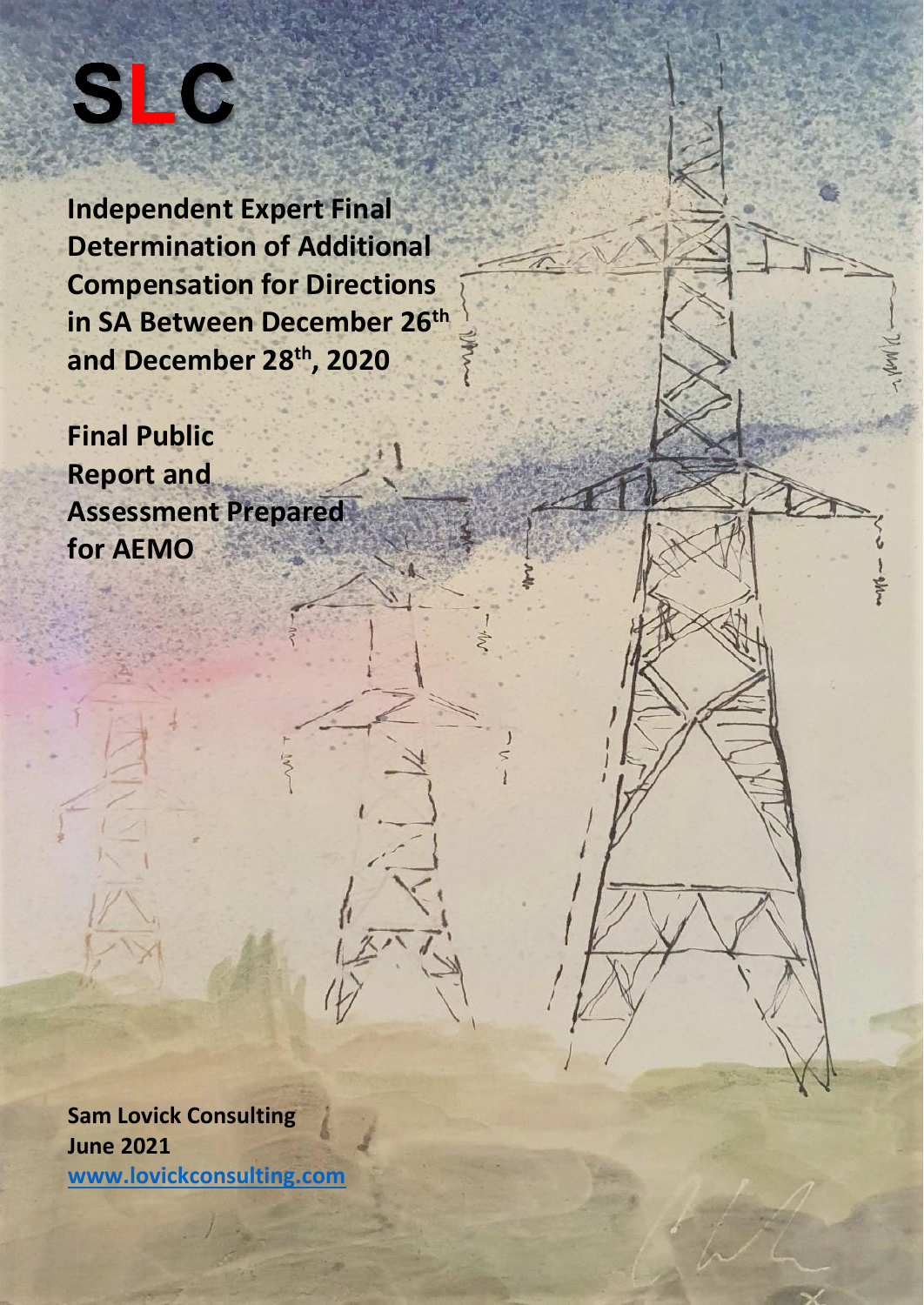

# **Disclaimer**

Sam Lovick Consulting (SLC) has prepared this report exclusively for the use of the party or parties named in the report for the purposes specified in the report. The report must not be used by any person other those parties or persons authorised by those parties, or for other purposes.

The report is supplied in good faith. It reflects the knowledge and expertise of SLC at the time it was prepared. The materials it refers to, or were relied upon in its preparation, are believed by SLC to be reliable and up to date.

No responsibility is accepted for any error of fact or opinion herein. To the extent permitted by law, the report is provided without any warranties, express or implied. SLC does not accept liability for any loss or damage, including without limitation direct, indirect or consequential damages or claims of third parties, that may be caused from use or reliance on this report.

COVER ILLUSTRATION. PYLONS IN THE MIST © CAROLINE LOVICK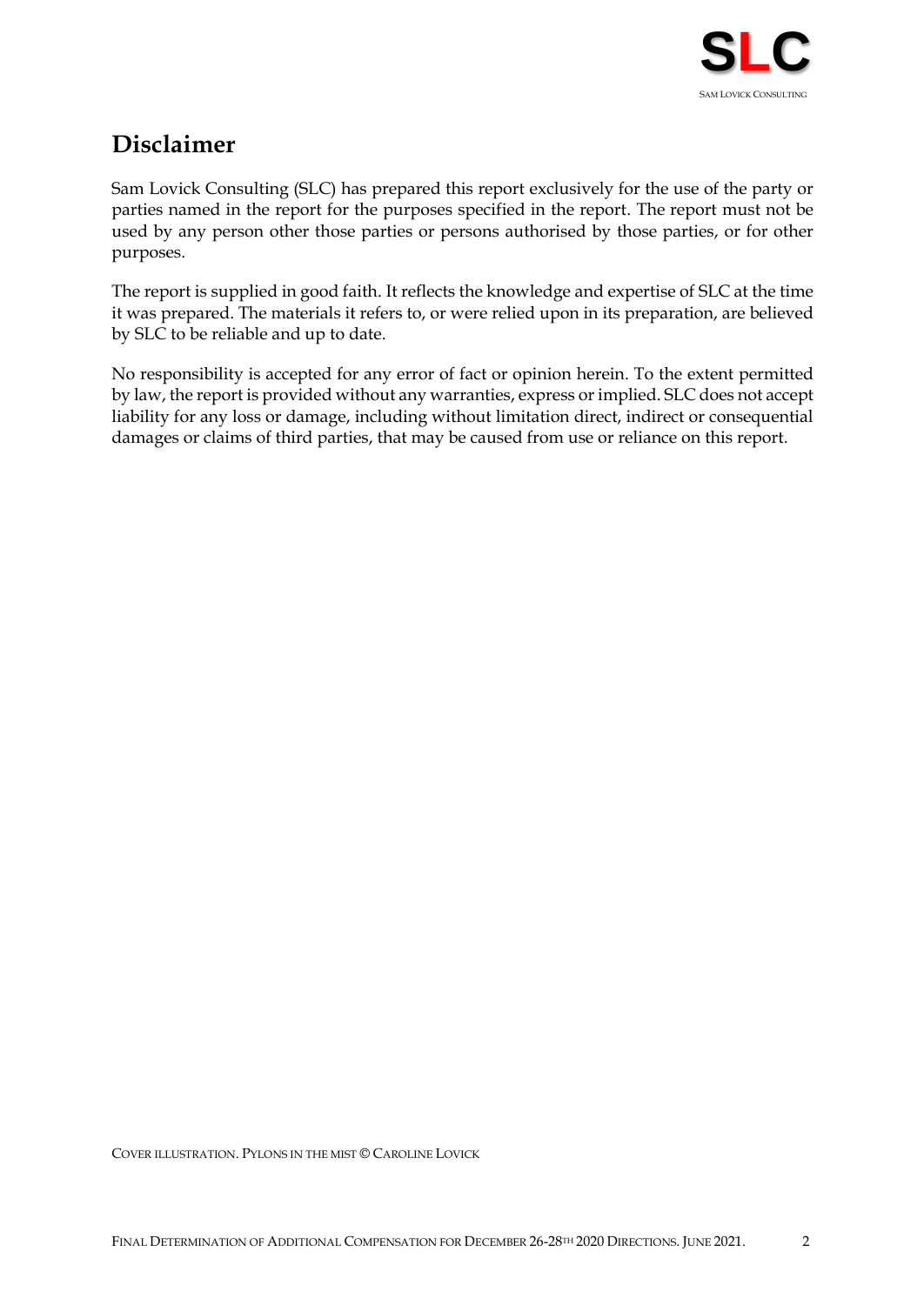

# **Table of contents**

| 4.2.3 |  |
|-------|--|
|       |  |
| 4.3.1 |  |
|       |  |
|       |  |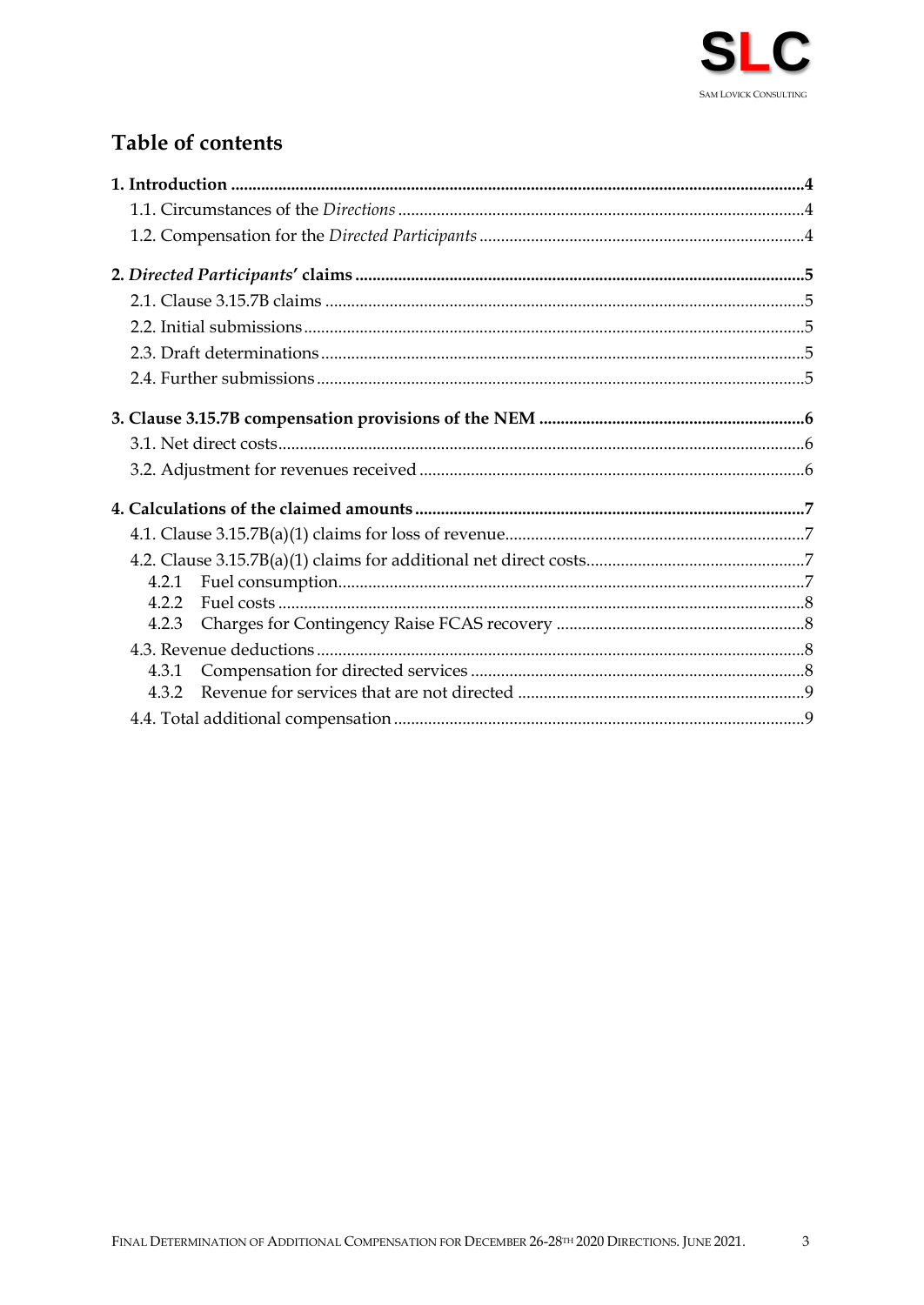

# <span id="page-3-0"></span>**1. Introduction**

This final report is prepared for the Australian Energy Market Operator (AEMO) in accordance with the requirements of clause 3.12.3 of the National Electricity Rules<sup>i</sup> (NER).

Sam Lovick Consulting (SLC) was appointed by AEMO as an independent expert to determine clause 3.15.7B additional compensation owing for *directions* to *Directed Participants* issued in South Australia between Saturday 26 December 2020 and Monday 28 December 2020. This related to three *directions* covering periods between 26 December 2020 and 1 January 2021:

- for a generator to remain synchronised and follow dispatch targets from 00:01 hrs 27 December 2020 to 19:00 hrs 28 December 2020 ('Claim A');
- for a generator to remain synchronised and follow dispatch targets from 01:30 hrs 27 December 2020 to 04:00 hrs 1 January 2021 ('Claim B'); and
- for a generator to remain synchronised and follow dispatch targets from 07:30 hrs 29 December 2020 to 16:30 hrs 1 January 2021 ('Claim C').

AEMO determined that these were *directions* for *system strength services* to maintain the system in a secure operating state. The three *directions* covered two different *Directed Participants*.

## <span id="page-3-1"></span>**1.1. Circumstances of the** *Directions*

The *Directions* did not result from any particularly unusual events within the NEM at that time. Rather, they were a consequence of supply and demand on the network at the time and the mix of generation available and operating to meet that demand. AEMO determined that offered resources at the time did not provide adequate *system strength services*. The *directions* were necessary to ensure that generators capable of providing *system strength services* that were scheduled to shut down instead remained synchronised.

## <span id="page-3-2"></span>**1.2. Compensation for the** *Directed Participants*

AEMO determined compensation for these *directions* under clause 3.15.7, which defines a formula for compensating *Directed Participants* for the provision of *energy* and *market ancillary services* based on the 90th percentile *spot price* or *ancillary service price* over the preceding year. AEMO informed the *Directed Participants* of these compensation amounts.

*System strength services* are neither *energy* nor *market ancillary services* within the NER so there is no formulaic mechanism for determining compensation for its provision. Clause 3.15.7A sets out how compensation to *Directed Participants* for services other than *energy* or *market ancillary services* should be determined. However, clause 3.15.7A(a1) excludes services where the *direction* would have been unnecessary had the *Directed Participants* made a *dispatch bid*. *Energy*, *system strength services* and, to some degree, FCAS are joint products. Had *dispatch bids* for *energy* or FCAS been made for these directed units, there would not have been a need for *directions* for *system strength services*. Accordingly, and in accordance with clause 3.15.7A(a2),

National Electricity Rules Version 156 in operation from 12 December 2020 to 21 February 2021, available at [https://www.aemc.gov.au/energy-rules/national-electricity-rules/national-electricity-rules-version-](https://www.aemc.gov.au/energy-rules/national-electricity-rules/national-electricity-rules-version-156)[156](https://www.aemc.gov.au/energy-rules/national-electricity-rules/national-electricity-rules-version-156) (last viewed 2 May 2021). Unless otherwise stated, references to clauses within this report refer to this version of the NER.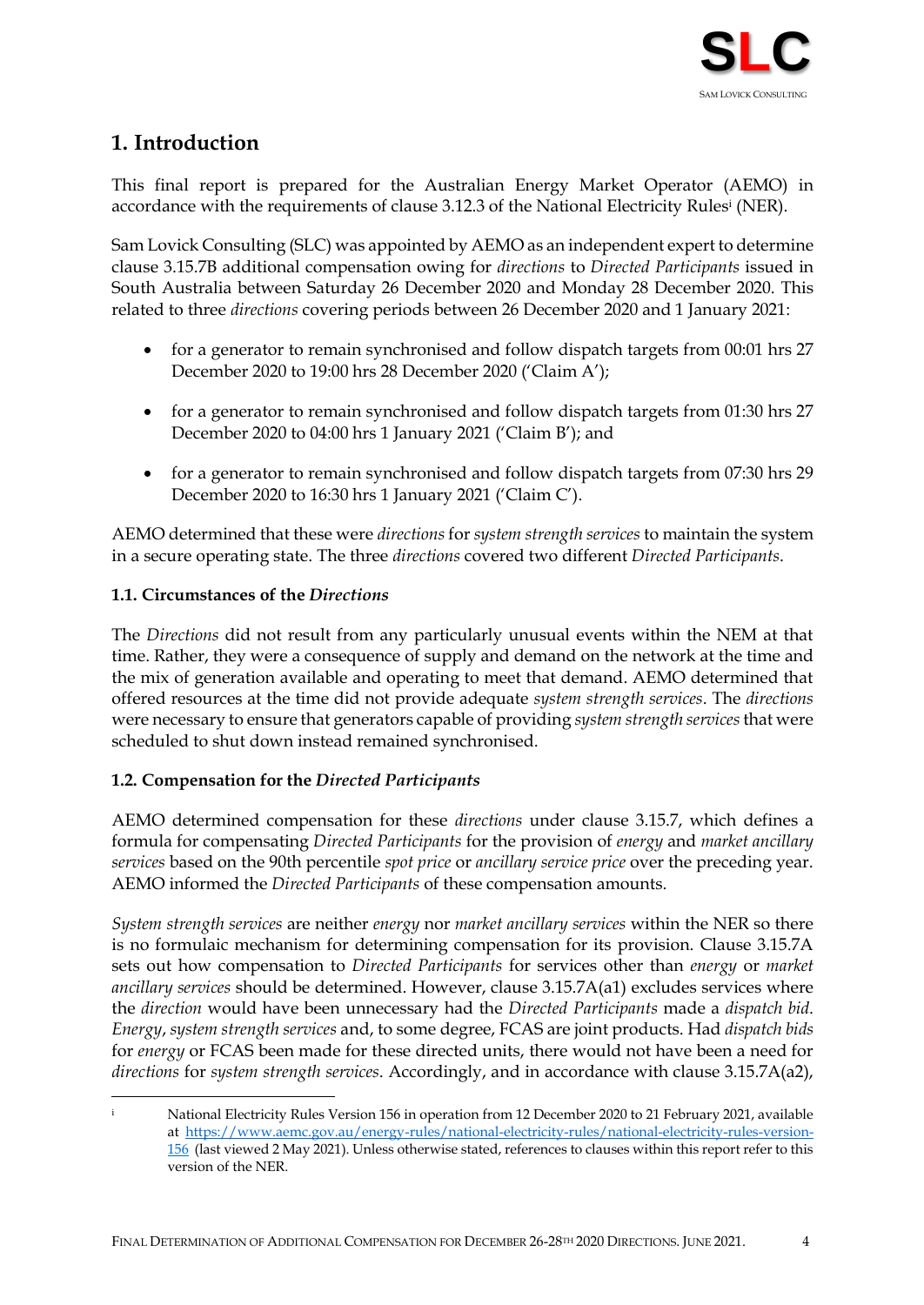

compensation for *system strength services* in these cases are to be determined under clause 3.15.7. Furthermore, while the *directions* were for *system strength services*, they were enacted by way of *directions* for *energy*, dictating compensation for *energy* as a directed service under clause 3.15.7.

The *Directed Participants* sought additional compensation under clause 3.15.7B in respect of the foregoing *directions*. All these claims met the thresholds set out in clause 3.15.7B(c)(1) for referral to an independent expert.

# <span id="page-4-0"></span>**2.** *Directed Participants***' claims**

AEMO provided SLC with details of the clause 3.15.7 compensation to and correspondence with the *Directed Participants* concerning their clause 3.15.7B claims. In addition, SLC called for submissions from the *Directed Participants* as required by clause 3.12.3(c)(2) prior to preparing this report. The *Directed Participants* submitted additional information in support of their claims.

#### <span id="page-4-1"></span>**2.1. Clause 3.15.7B claims**

There were two cost elements to each of the claims, A, B and C:

- the costs of purchasing fuel to provide the directed services; and
- a share of the charges levied by AEMO *market generators* to recover the costs of Contingency Raise FCAS.

For each *direction*, they claimed these costs minus the amount of compensation received for directed *energy* calculated according to clause 3.15.7.

## <span id="page-4-2"></span>**2.2. Initial submissions**

The *Directed Participants* provided within the prescribed time limit in respect of each *direction*, a letter summarising the compensation that was sought, signed by an officer, certifying that data supplied was true and correct as required by clause 3.15.7B(b)(3). They also provided spreadsheets detailing the calculations made to determine the amount of additional compensation. The *Directed Participants* also supplied copies of invoices for fuel supplied covering the periods of the *directions.*

#### <span id="page-4-3"></span>**2.3. Draft determinations**

SLC provided a draft public report and draft determination to AEMO and the directed participants in May 2021, based on AEMO data and submissions from the directed participants.

#### <span id="page-4-4"></span>**2.4. Further submissions**

The directed participants did not make any further submissions in response to the draft determinations and draft public report.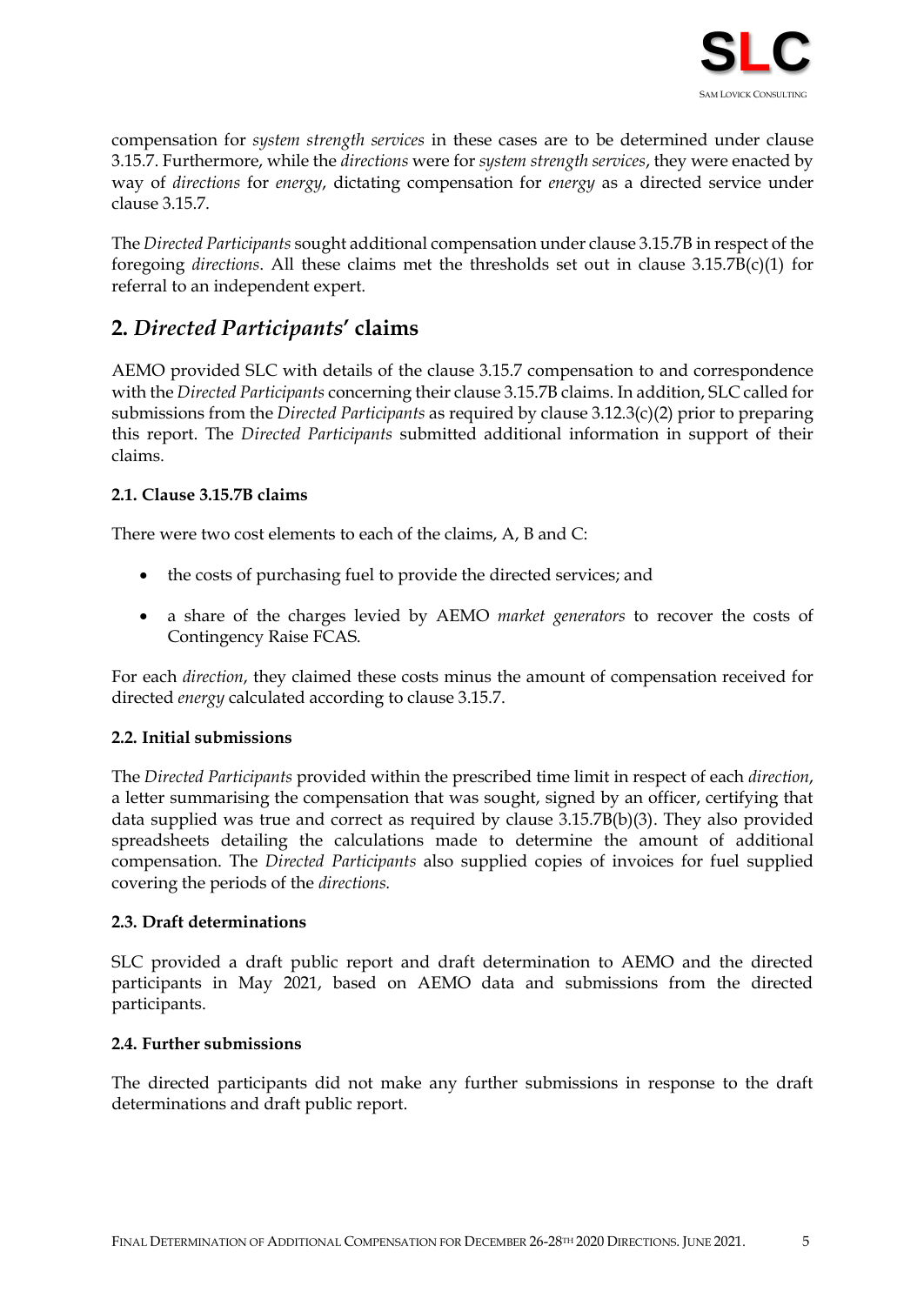

# <span id="page-5-0"></span>**3. Clause 3.15.7B compensation provisions of the NEM**

Clause 3.15.7B compensates *Directed Participants* for (clause 3.15.7B(a)):

- (1) the aggregate of the loss of revenue and additional net direct costs incurred by the *Directed Participant* in respect of a *scheduled generating unit*, *semi-scheduled generating unit* or *scheduled network services*, as the case may be, as a result of the provision of the service under *direction*; less
- (2) the amount notified to that *Directed Participant* pursuant to clause 3.14.5A(g), clause  $3.15.7$ (e) or clause  $3.15.7$ A(f); less
- (3) the aggregate amount the *Directed Participant* is entitled to receive in accordance with clause 3.15.6(c) for the provision of a service rendered as a result of the *direction*.

#### <span id="page-5-1"></span>**3.1. Net direct costs**

'Net direct costs' is not a defined term in the NER, but clause 3.15.7B(a3) sets out, without limitation, seven examples of net direct costs including fuel costs. It is clear from these examples that the term 'net direct costs' encompasses all costs incurred by the *Directed Participant* that would not have been incurred absent the *direction*, and this is the interpretation that has been adopted in the past by independent experts making clause 3.15.7B determinations.

Fuel costs clearly meet this definition. Since the *Directed Participants* did not need to make additional starts or stops to comply with the *directions*, they did not incur any additional start costs; the *Directed Participants* were correct not to claim start costs.

None of the seven examples of net direct costs in clause 3.15.7B(a3) exactly matches Contingency Raise FCAS recovery charges. Nevertheless, for the reasons set out in prior compensation determinations,<sup>ii</sup> if the generators had not been directed, they would not have produced any *generator energy* and would not have been charged for Contingency Raise FCAS recovery. Accordingly, Contingency Raise FCAS recovery is a net direct cost for the purposes of clause 3.15.7B.

AEMO provided settlement data on Contingency Raise FCAS recovery charges which the *Directed Participants* used to determine their compensation claims.

#### <span id="page-5-2"></span>**3.2. Adjustment for revenues received**

To determine total compensation, clause 3.15.7B(a)(2) requires that compensation for the directed services calculated according to clauses clause 3.14.5A, 3.15.7 and 3.15.7A is deducted from net direct costs. The market was not suspended during these *directions,* so no revenue was earned under clause 3.14.5A. For the reasons set out above, no revenue was payable under clause 3.15.7A. Revenue was paid to the *Directed Participants* calculated according to clause

ii Sam Lovick Consulting (August 2020) *Independent Expert Draft Determination of Additional Compensation 'Package 2' Directions Between February 2nd and February 9th 2020* available at [https://aemo.com.au/-](https://aemo.com.au/-/media/files/electricity/nem/market_notices_and_events/market_event_reports/2020/200805-final-report.pdf?la=en) [/media/files/electricity/nem/market\\_notices\\_and\\_events/market\\_event\\_reports/2020/200805-final](https://aemo.com.au/-/media/files/electricity/nem/market_notices_and_events/market_event_reports/2020/200805-final-report.pdf?la=en)[report.pdf?la=en.](https://aemo.com.au/-/media/files/electricity/nem/market_notices_and_events/market_event_reports/2020/200805-final-report.pdf?la=en)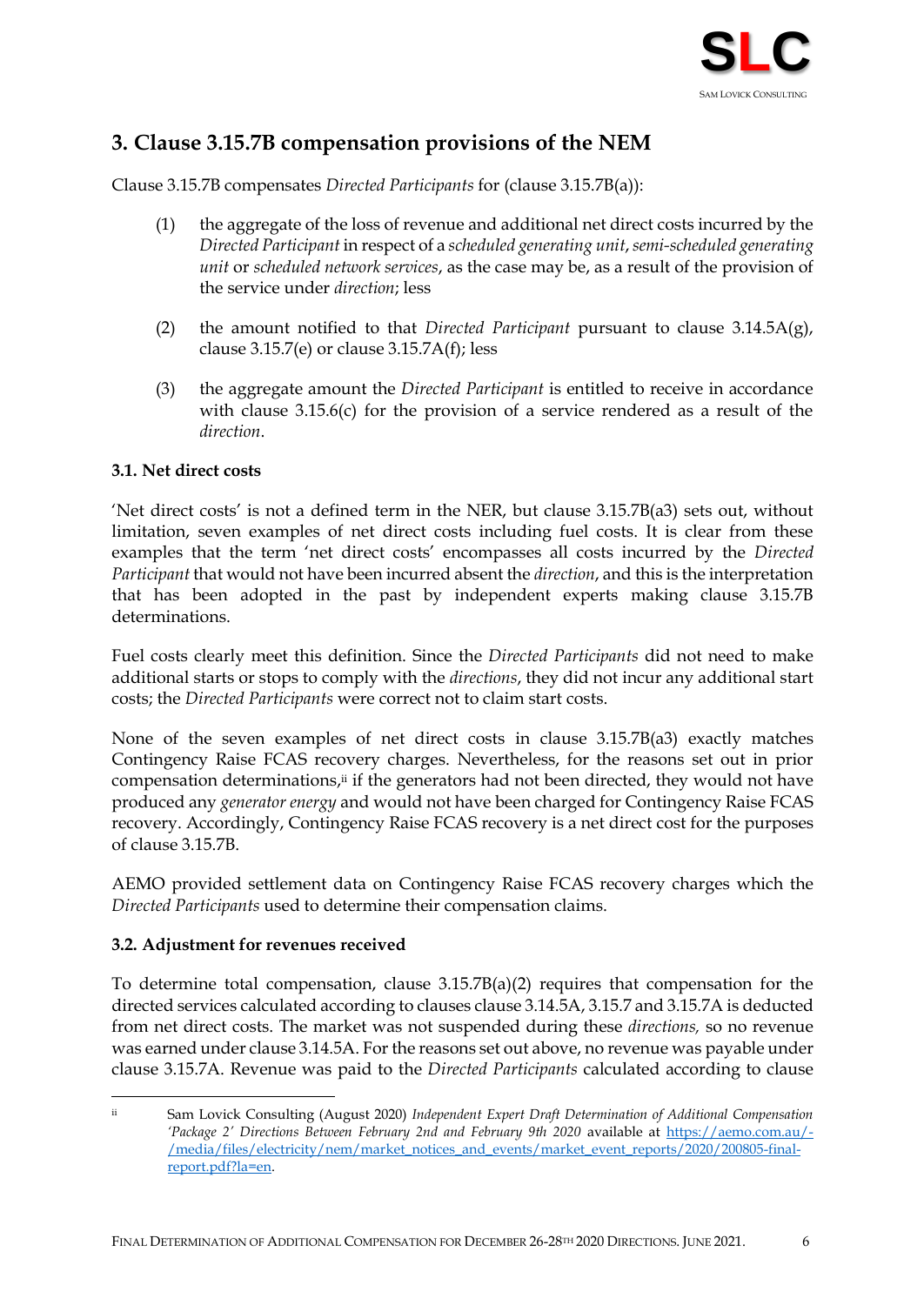

3.15.7(c), termed DCP. The *Directed Participants* appropriately calculated and deducted DCP from their additional compensation claims.

After publication of the draft public report, AEMO<sup>iii</sup> provided a revised calculation of DCP for one of the directions. This revision is included in the final determination of compensation.

Clause 3.15.7B(a)(3) requires that revenues defined in clause 3.15.6(c) are also deducted. In previous determinations of compensation,iv this has been interpreted to require deduction of *trading amounts* for non-directed *market ancillary services* to determine allowable additional compensation. We consider that this approach is appropriate and adopt it in this determination.

# <span id="page-6-0"></span>**4. Calculations of the claimed amounts**

# <span id="page-6-1"></span>**4.1. Clause 3.15.7B(a)(1) claims for loss of revenue**

The *Directed Participants* did not seek additional compensation for loss of revenue under clause 3.15.7B(a)(1).

# <span id="page-6-2"></span>**4.2. Clause 3.15.7B(a)(1) claims for additional net direct costs**

The *Directed Participants* sought compensation for additional net direct costs under clause 3.15.7B(a)(1) for fuel costs and Contingency Raise FCAS recovery charges.

## <span id="page-6-3"></span>**4.2.1 Fuel consumption**

For each of the claims, the *Directed Participants* provided an Excel spreadsheet setting out aggregate fuel consumption across a group of generating units. This was evidenced with matching metering data. Fuel consumption for each *Directed Participant* in each period was based on the trading load of the *Directed Participant* in that period divided by the sum of all trading loads (to which the metered fuel data applied) in that same period.

Metering data was unavailable for 13 settlement periods. The *Directed Participants* made estimates of fuel consumption in these periods which were consistent with typical periodic consumption and with metered generation in the period. The estimates were appropriate. There was also a transcription error of metering data on Claim C which resulted in a small change in the compensation amount.

In accordance with previous determinations for additional compensation for the same *Directed*  Participants,<sup>v</sup> it was unnecessary to adjust these derived consumptions to take account of differences in heat rates across the generating fleet. The claimant's approach based on each *Directed Participant's* share of total trading load across the fleet is appropriate.

iii By email on 9th June 2021.

iv Sam Lovick Consulting *op. cit.*

Sam Lovick Consulting op. cit.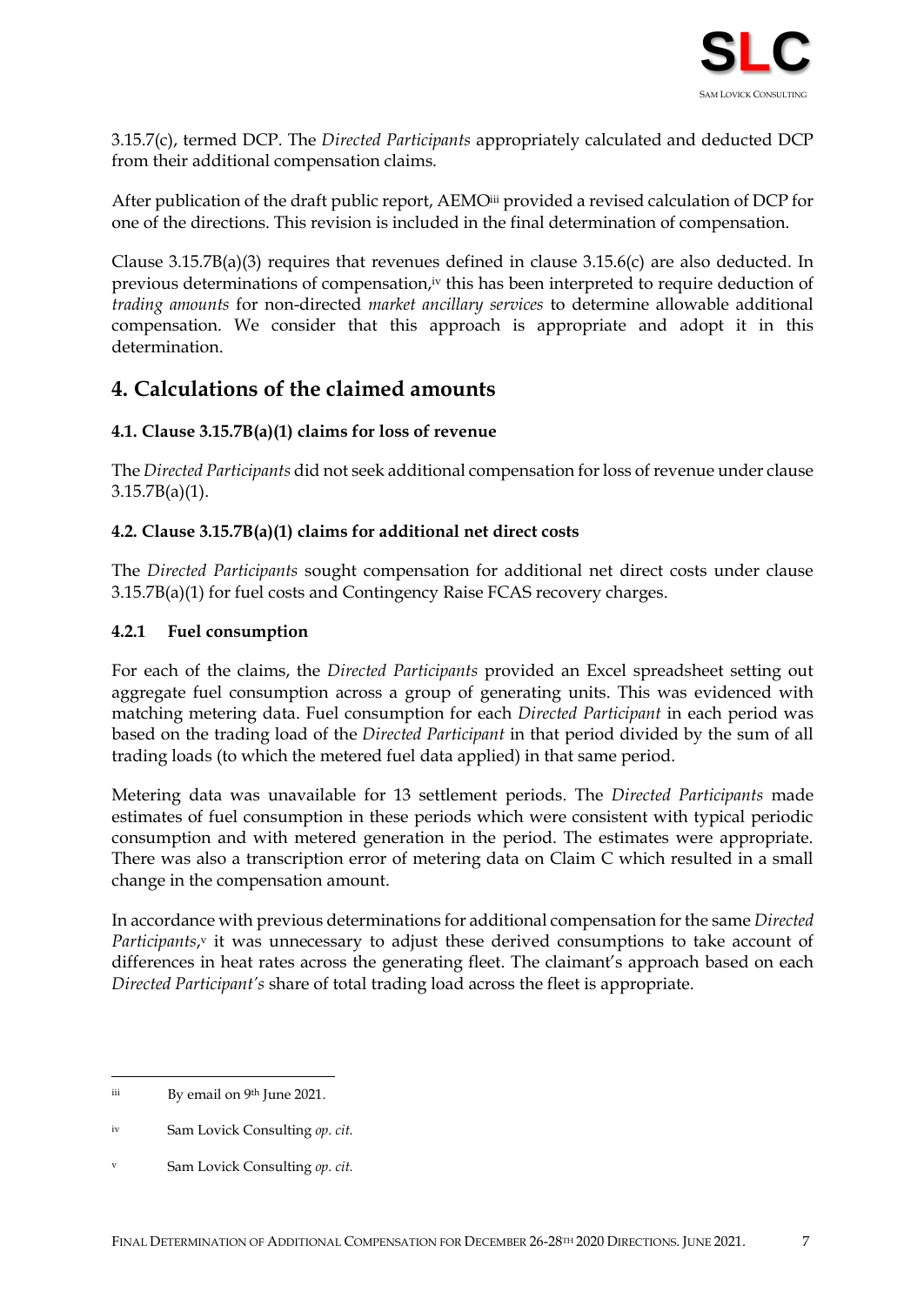

The data and calculations submitted by the *Directed Participants* were sufficient to substantiate the claims in respect of fuel consumption.

# <span id="page-7-0"></span>**4.2.2 Fuel costs**

The *Directed Participants* provided invoices for fuel purchases covering the period of the whole of the duration of the *directions* with prices denominated in \$/GJ. In all cases, the quantity of fuel referenced in the invoices was enough to supply the *Directed Participants* across all the claims.

The invoices indicated two sources of fuel with different unit prices. The *Directed Participants*  indicated that the different sources were separately metered. Metering data indicated the quantum of fuel used from each source that was consumed by the generation fleet during the period of the *directions*.

The *Directed Participants* estimated the unit cost of fuel across the fleet as the average price of fuel across the two tranches weighted by the quantity of fuel used from each source. Total fuel costs were determined as the product of this unit cost and the quantity consumed by the *Directed Participants* as set out in section [4.2.1](#page-6-3) above.

The approach is appropriate, and the data and calculations submitted were sufficient to substantiate their claims in respect of fuel costs.

## <span id="page-7-1"></span>**4.2.3 Charges for Contingency Raise FCAS recovery**

The *Directed Participants* submitted spreadsheets detailing AEMO charges for Contingency Raise FCAS recovery separated into 6 second, 60 second and 5 minute classes. The spreadsheets allocated the sum of those charges in proportion to trading load (i.e., using essentially the same approach used to allocate fuel consumption to each unit, as set out in section [4.2.1\)](#page-6-3). This reflects the allocation principles set out in clause 3.15.6A(f).

The approach is appropriate, and the data and calculations submitted were sufficient to substantiate their claims in respect of Contingency Raise FCAS recovery.

#### <span id="page-7-2"></span>**4.3. Revenue deductions**

For the reasons set out in section [3.2,](#page-5-2) clause 3.15.7B requires that compensation for directed services and entitlements to *trading amounts* from non-directed services are deducted from costs to determine additional compensation.

## <span id="page-7-3"></span>**4.3.1 Compensation for directed services**

The *Directed Participants* provided spreadsheets detailing the compensation for each *direction* for directed *energy*.<sup>vi</sup> The 90<sup>th</sup> percentile prices, quantum of services provided, and compensation payments determined under clause 3.15.7(c) for these services were provided to them by AEMO in accordance with clause 3.15.7(e). These compensation amounts need to be deducted from net direct costs under clause 3.15.7B(a)(2); they were appropriately deducted from the net direct costs in these claims. There were no other directed services.

vi In *directions* for *system strength services*, AEMO treats energy as directed.